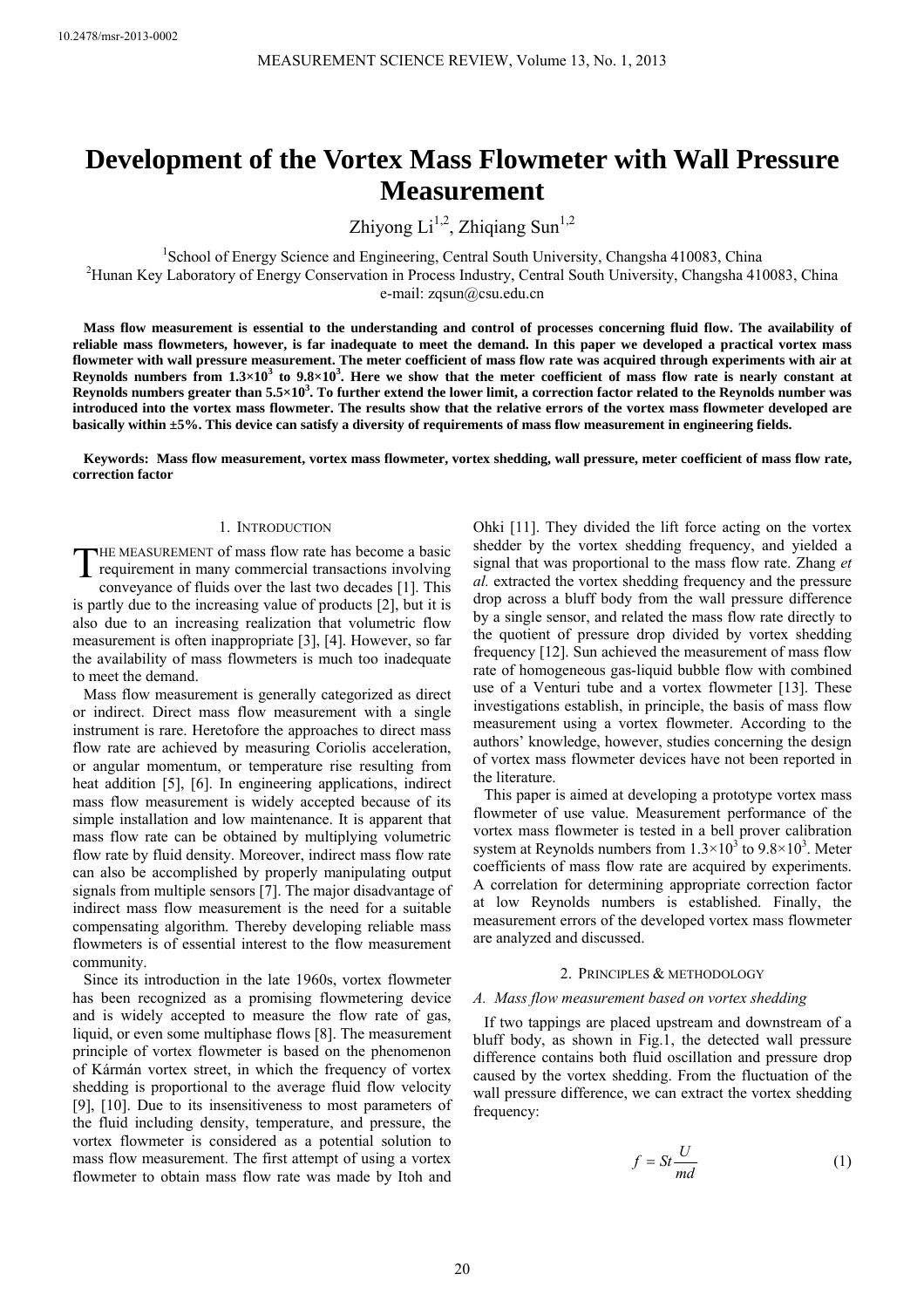$$
m = 1 - \frac{2}{\pi} \left[ \frac{d}{D} \sqrt{1 - \left( \frac{d}{D} \right)^2} + \arcsin \frac{d}{D} \right]
$$
 (2)

where *St* represents the dimensionless Strouhal number, *U* is the average fluid flow velocity, *m* is the area ratio, *d* is the width of the bluff body, and *D* is the inner diameter of the flow passage.



Fig.1. Schematic diagram of vortex mass flowmeter: (a) Overall structure; (b) Dimensions of bluff body (unit: mm).

Meanwhile, the average pressure difference represents the pressure drop and can be written as

$$
\Delta \overline{p} = \frac{1}{2} C_p \rho U^2 \tag{3}
$$

where  $C_p$  is the pressure coefficient, and  $\rho$  is the density of the fluid.

Dividing  $(3)$  by  $(1)$ , we obtain

$$
\frac{\Delta \overline{p}}{f} = \frac{C_p m d}{2St} (\rho u) \tag{4}
$$

According to its definition, the mass flow rate in a conduit with cross-sectional area *A* is

$$
q_{\rm m} = \rho U A \tag{5}
$$

Substituting  $\rho U$  in (5) with (4), it yields

$$
q_{\rm m} = K_{\rm m} \frac{\Delta \overline{p}}{f} \tag{6}
$$

$$
K_{\rm m} = \frac{2A}{md} \cdot \frac{St}{C_{\rm p}}\tag{7}
$$

where  $K<sub>m</sub>$  is the meter coefficient of mass flow rate.

For a specific vortex flowmeter, its geometric parameters are fixed, so the meter coefficient of mass flow rate is only a function of the Strouhal number and the pressure coefficient. Previous study already indicates that the Strouhal number and the pressure coefficient are constant within a wide range of Reynolds numbers [12]. Within that range of Reynolds numbers, the meter coefficient of mass flow rate also keeps constant, which means that the mass flow rate is in direct proportion to the ratio of average pressure drop to vortex shedding frequency. If the vortex shedding frequency and the pressure drop are extracted out of the differential wall pressure, direct mass flow measurement is achieved by a single sensor. Specific values of the meter coefficient of mass flow rate and its applied range of Reynolds numbers need to be determined by experiments.

## *B. Design of measuring device*

The key component of the measuring device of the vortex mass flowmeter is the bluff body. We use a triangular prism as the bluff body. The cross section of the triangular prism is actually a truncated isosceles triangle with its base facing the oncoming fluid, as already shown in Fig.1. The width *d* of the front face of the bluff body is 7 mm, and the inner diameter *D* of the measuring conduit is 25 mm. Thereby the blockage ratio *b*, defined as *d*/*D*, is 0.28 for the vortex mass flowmeter developed. The reason for choosing the triangular bluff body is that the two sloped sides of the triangular prism ensure the fluid just behind the front face to decelerate gradually and uniformly, which will induce less oscillation in the course of vortex shedding.

The two pressure tappings are located 1.0*D* upstream and 0.2*D* downstream of the bluff body, respectively. They are connected to a differential pressure sensor with sampling tubes of 2 mm diameter. The effect of the configuration of sampling tubes on the wall pressure measurement was discussed in [14], [15]. According to the estimation of the magnitude and frequency of the output vortex signals, we use a dynamic differential pressure sensor with 0–3.92 kPa measurement range, 1.0 ms response time, and 1.5% accuracy. The sensor and sampling tubes are encapsulated in a protection box on the side of the measuring device. The vortex mass flowmeter developed is given in Fig.2.



Fig.2. The vortex mass flowmeter developed.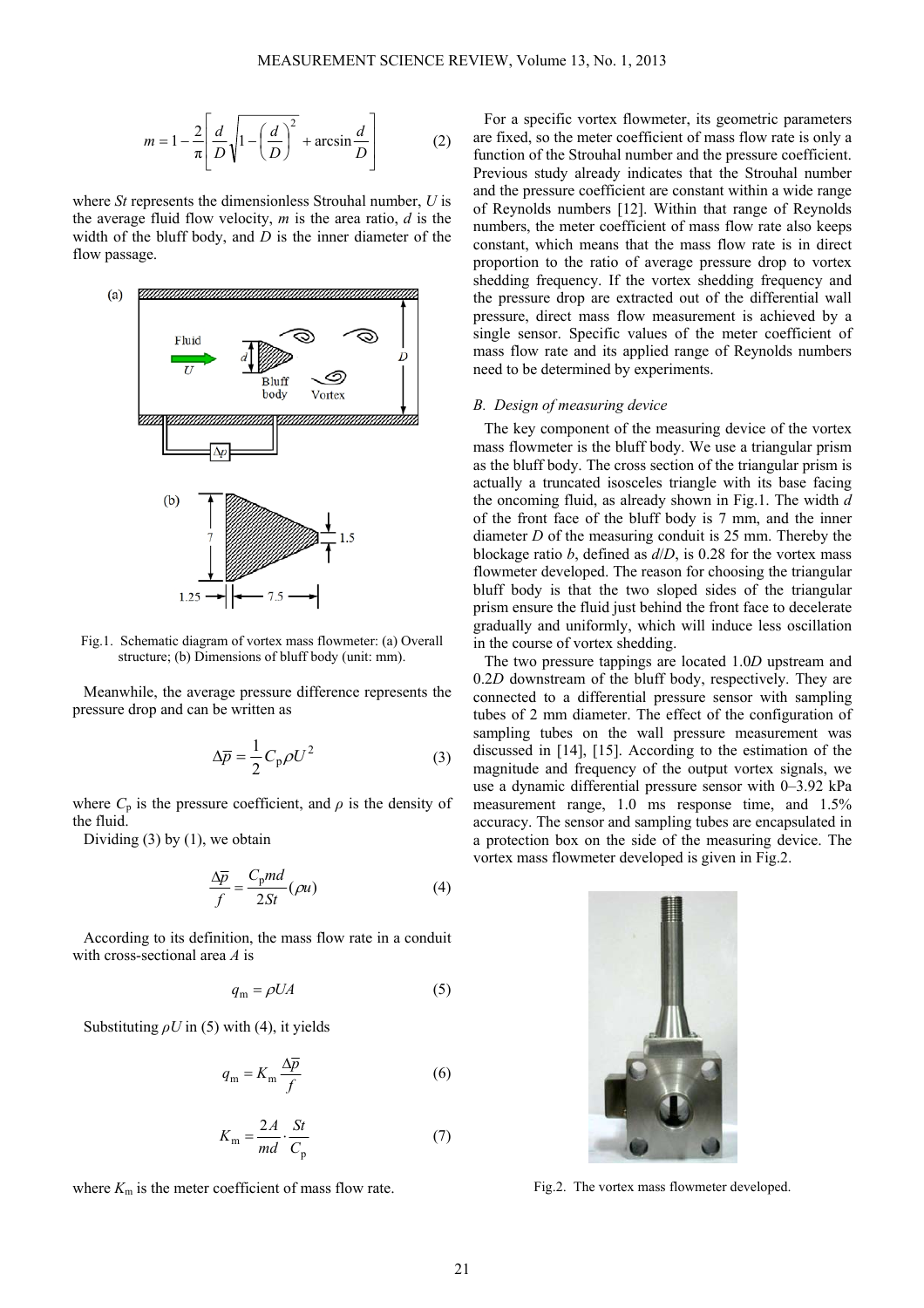## *C. Design of signal processing and indication*

We process the signal output from the pressure sensor with a 32-bit microcontroller STM32. The STM32 series are designed based on the Cortex-M3 CPU, which is of high performance-price ratio and low power consumption. The STM32 used has 72 MHz clock speed, 256 Kbytes of flash memory, and 48 Kbytes of RAM memory. We employ the radix 2 fast Fourier transform (FFT) algorithm to extract the vortex shedding frequency in view of the scarcity of the RAM memory size in the microcontroller. A trigonometric table is prestored in the RAM to reduce the complexity of the calculation further. At the beginning of signal sampling, we use a large sampling frequency to acquire the dynamic feature of the entire signal. When a sampling is completed, the radix 2 FFT algorithm is used to calculate the power spectral density of the signal to obtain the vortex shedding frequency. According to the result, the sampling frequency is altered adaptively to achieve integer-multiple sampling, which can diminish markedly or even eliminate the leakage of power spectrum. The time-averaged value of the signal from the pressure sensor is calculated to represent the pressure drop.

A thin film transistor liquid crystal display (TFT-LCD) is used as the indicator of the vortex mass flowmeter. The TFT-LCD employs another STM32 as its microcontroller. The controller of the TFT-LCD is ILI9320, which receives data from the STM32 via 18-bit data bus and displays them on the screen in the form of signs as well as pictures. An analog resistive film input panel is embedded on the top of the TFT-LCD with the 12-bit ADC controller ADS7843 in charge of human-machine interaction. The communication between the microcontroller and the indicator is Modbus protocol based on RS485 interface. We use ASCII format to transmit data in terms of the requirement for point-to-point communication.

#### 3. EXPERIMENTS

Experiments are performed with air as working fluid at normal ambient temperature and atmospheric pressure. The experimental system primarily consists of a gas pump, a bell prover, the vortex mass flowmeter, and some connecting pipes and control valves, as shown in Fig.3. The bell prover is used as the standard flowmetering device, and it has a volume of 200 L under the working pressure of 2 kPa. The uncertainty of the bell prover is calibrated to be 0.5% with pressure fluctuation less than 50 Pa. The reference mass flow rate provided by the bell prover is

$$
q_{\rm mRef} = \rho_{\rm a} q_{\rm v} \tag{8}
$$

where  $\rho_a$  is the density of air deduced from the temperature and pressure in the bell prover, and  $q_v$  is the volumetric flow rate calculated by the bell prover's volume change.

The upstream and downstream pipes connecting the vortex mass flowmeter were long enough to ensure vortex shedding fully developed in the flow passage. The flow rate of air was altered by adjusting the control valves.



Fig.3. Experimental set-ups.

## 4. RESULTS & DISCUSSION

To make subsequent analyses more comparable, we define the Reynolds number using the width of the bluff body as the characteristic length:

$$
Re = \frac{\rho U d}{\mu} \tag{9}
$$

Figs.4–6 show variations of Strouhal number, pressure coefficient, and meter coefficient of mass flow rate, with the Reynolds numbers. Strouhal number, pressure coefficient, and meter coefficient of mass flow rate are calculated by (1), (3), and (7). The variations in Figs.4–6 are characterized by two pronounced phases according to the Reynolds numbers. When Reynolds number is less than  $5.5 \times 10^3$ , the Strouhal number, pressure coefficient, and meter coefficient of mass flow rate possess considerable dispersity and nonlinearity. This irregular behavior is mainly due to the fluid viscosity. It has been found that performance of a vortex flowmeter deteriorates notably at low flow velocity when the influence of fluid viscosity increases [16]. Beyond the critical Reynolds number  $5.5 \times 10^3$ , the Strouhal number, pressure coefficient, and meter coefficient of mass flow rate are nearly constant at an average value of 0.178, 2.177 and 0.0168 m.



Fig.4. Strouhal numbers versus Reynolds numbers.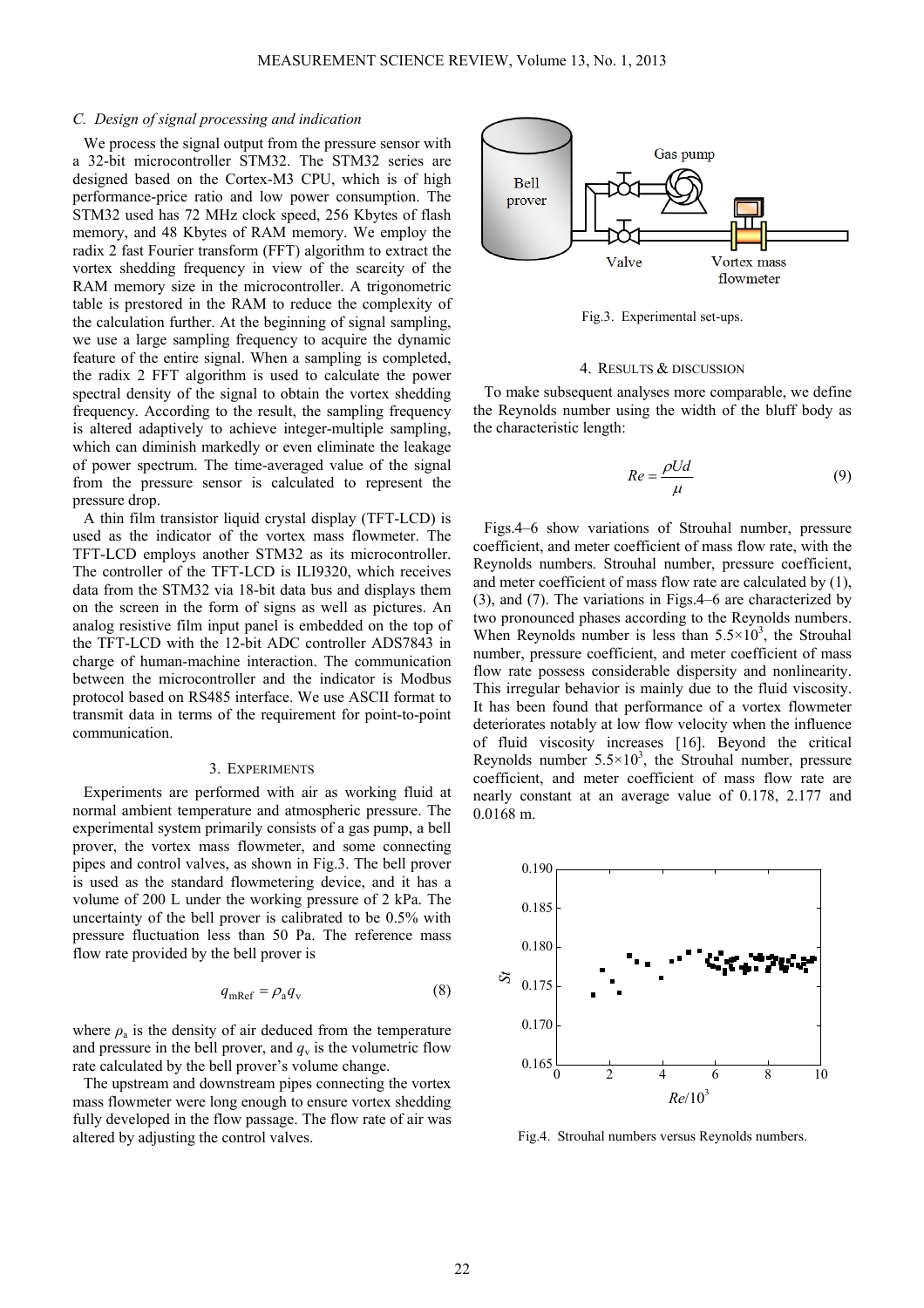

Fig.5. Pressure coefficients versus Reynolds numbers.



Fig.6. Meter coefficients of mass flow rate with Reynolds numbers.

To extend the measurement range of vortex mass flowmeter at low Reynolds numbers, we introduce a correction factor  $K_c$  into (6):

$$
q_{\rm m} = K_{\rm c} K_{\rm m} \frac{\Delta \overline{p}}{f} \tag{10}
$$

With this definition, the correction factors are computed at Reynolds numbers ranging from  $1.3 \times 10^3$  to  $5.5 \times 10^3$ , as shown in Fig.7. A correlation between the correction factor and the Reynolds number is established through polynomial fitting:

$$
K_{\rm c} = -0.0277 \left(\frac{Re}{10^3}\right)^2 + 0.3113 \left(\frac{Re}{10^3}\right) + 0.1478 \tag{11}
$$

whose squared 2-norm  $R^2$  of the residual is 0.9588.

After figuring out and prestoring the meter coefficient of mass flow rate and the correction factors in the EEPROM of the signal processing unit, we take the following feasible steps to obtain the mass flow rate:

*a*.) Acquire raw sensor signal of vortex mass flowmeter.

*b*.) Extract vortex shedding frequency and pressure drop from sensor signal.

*c*.) Compute flow velocity and Reynolds number using (1) and (9).

*d*.) Choose proper correction factor according to Reynolds number: if Reynolds number is less than  $5.5 \times 10^3$ , then compute correction factor using (11); if Reynolds number is greater than  $5.5 \times 10^3$ , then correction factor is set to 1. *e*.) Compute mass flow rate using (10).

On the basis of the measurement results, we calculated the relative errors of the mass flow rates at Reynolds numbers  $1.3 \times 10^3$  – 9.8×10<sup>3</sup> adopting the above steps, as shown in Fig.8. These errors are basically within  $\pm 5\%$ , which satisfies most demands of mass flow measurement in engineering. Although compensated by the correction factors, however, the errors at low Reynolds numbers are still fairly large and some even approach 10%. Thereby we should pay special attention to the lower limit of the vortex mass flowmeter.



Fig.7. Correction factors at low Reynolds numbers.



Fig.8. Measurement errors of vortex mass flowmeter.

#### 5. CONCLUSIONS

In this paper we describe the development of a prototype vortex mass flowmeter with wall pressure measurement. Performance of the vortex mass flowmeter is tested in a bell prover calibration system at Reynolds numbers  $1.3 \times 10^3$  –  $9.8 \times 10^3$ . On the basis of the measurement results, the meter coefficient of mass flow rate is obtained. It is found that the meter coefficient of mass flow rate is nearly constant at 0.0168 m when Reynolds numbers are greater than  $5.5 \times 10^3$ . Correction factor related to Reynolds numbers is introduced to extend the measurement range of vortex mass flowmeter